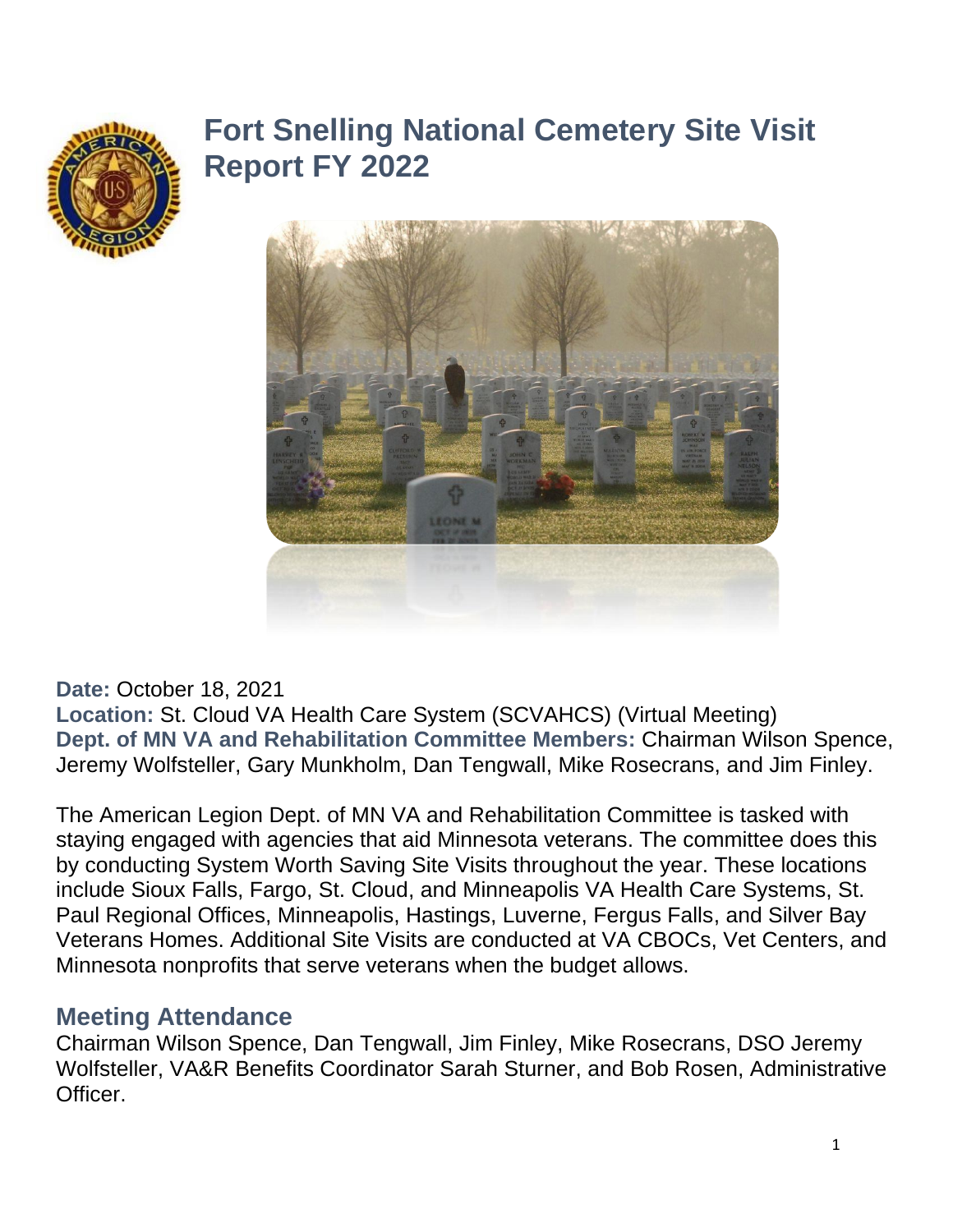### **Fort Snelling National Cemetery Overview**

Fort Snelling National Cemetery is in Minneapolis, MN. The original Fort Snelling was established in 1805 near the confluence of the Minnesota and Mississippi rivers. However, it was not until 1820 that a permanent post named Fort St. Anthony was constructed under the supervision of Col. Josiah Snelling. Gen. Winfield Scott was so impressed with the conditions at Fort St. Anthony during his first inspection in 1824 that he recommended the installation be renamed, Fort Snelling.

Its original purpose was to keep peace on the western frontier, but in 1855 as the frontier moved further west, troops were withdrawn from Fort Snelling. With the outbreak of the Civil War, the fort was reopened and functioned as both an assembly ground and training camp for Minnesota volunteers. It remained open at the end of the Civil War and continued to be used as a training center. In 1947, the Fort Snelling Military Reservation was deactivated as a post, although it continues to function today as the headquarters for the 88th Army Reserve Command.

The Fort Snelling cemetery was established in 1870 to serve as a burial ground for the soldiers who died while stationed at the post. Following World War I, as new legislation expanded the eligibility requirements for burial in a national cemetery, the citizens of St. Paul organized a petition to designate a national cemetery in their area. In 1937, Congress responded with legislation that authorized a portion of land at Fort Snelling Military Reservation for this purpose. Fort Snelling National Cemetery was established in 1939 with the first burial on July 5, of Capt. George H. Mallon, whose acts of heroism at Meuse-Argonne in France were recognized with the Congressional Medal of Honor. Following the dedication of the new cemetery, arrangements were made for the exhumation of the remains of those buried at the older post cemetery and the reinternment of the 680 soldiers who served from 1820-1939 buried in Fort Snelling National Cemetery. The 1930s were also a major boom era for national cemetery growth. Fort Snelling National Cemetery is one of seven NCA properties developed during the period between World War I and World War II to serve large veteran populations in cities across the country.

In May 1960, Fort Snelling Air Force Station transferred 146 acres of land to the national cemetery. One more land transfer of 177 acres followed in 1961, bringing the cemetery to its present size. Because of the frigid winters, about 1,000 graves are dug each fall to be used for winter interments.

Fort Snelling National Cemetery was listed on the National Register of Historic Places in 2016.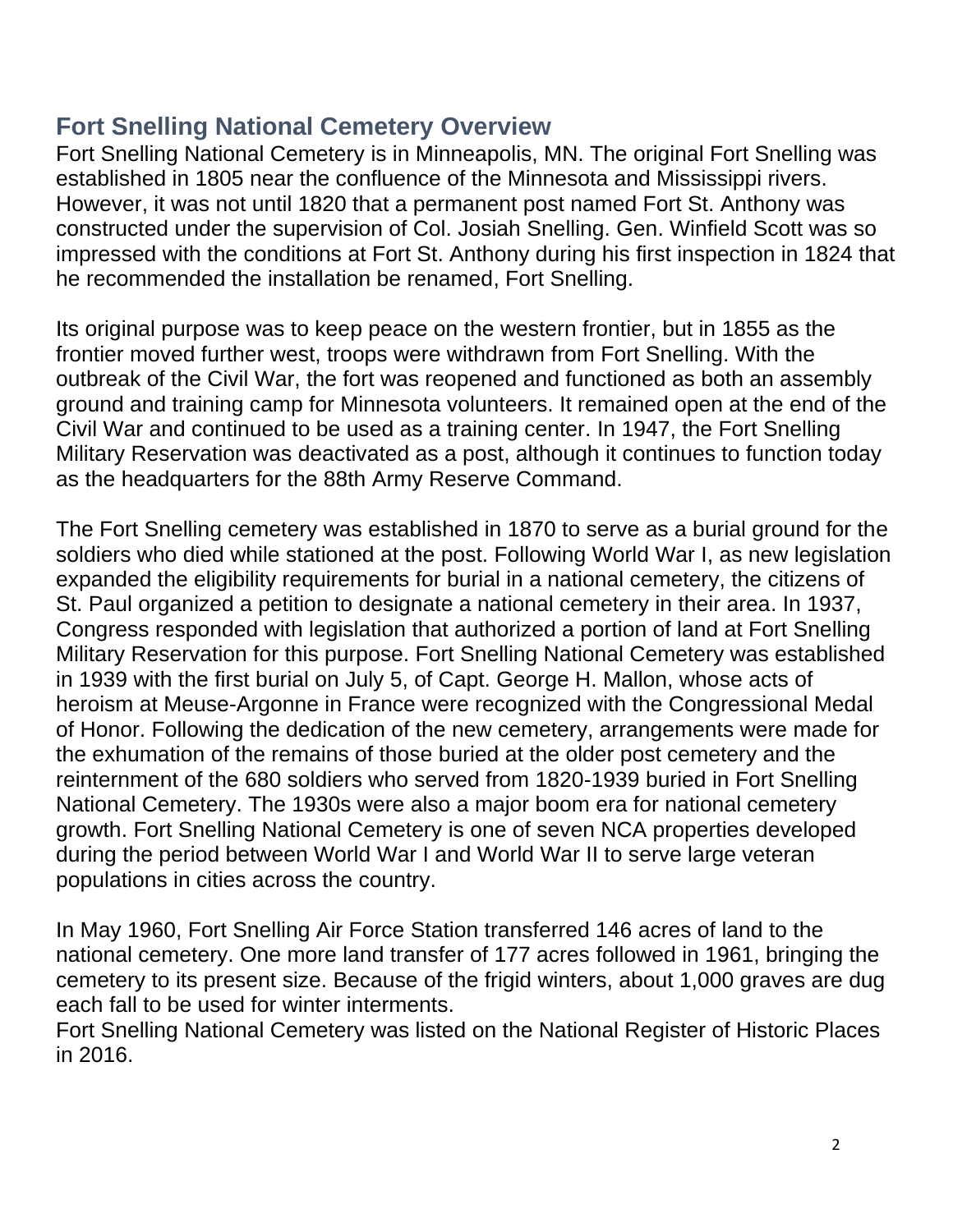### **Monuments and Memorials**

Fort Snelling contains a memorial pathway that is lined with a variety of veteran memorials from various organizations. As of the end of 2015, there are 75 memorials at Fort Snelling National Cemetery — most commemorating soldiers of the 20thcentury wars.

#### **Meeting Minutes**

- **General Updates:**
	- o FSNCC contains areas that are lined with a variety of veterans' memorials and monuments from various organizations. Additionally, there are memorial circles for other specific memorials, such as "Airborne Circle" (30 monuments), Medal of Honor, World War I, Chaplains, and the Memorial Rifle Squad. As of March 2021, there are 77 monuments at the cemetery, most commemorating soldiers or the contributions of various units or branches of service of 20thcentury wars.
	- o The cemetery was declared a National Historic Place in 2016 by the Department of Interior.
	- $\circ$  136 National Cemeteries within 5 Districts and Ft. Snelling is the 4<sup>th</sup> busiest cemetery nationally with Riverside, CA being the number 1 busiest interment sight totaling 8,450 per year.
	- o FSNC is considered an "open" cemetery providing a full array of burial options.
	- o Ft. Snelling was recently certified by the Minnesota Department of Health to provide education and training to funeral home directors earning them 2 continuing education units (CEU).
	- o NCA is modernizing memorialization by implementing an online memorialization platform. This allows family and friends to pay respects and share photos in an online memorial space. This became available May 1, 2019.
	- o NCA is now offering Presidential Memorial Certificates to families on the day of the internment at the five largest national cemeteries which includes Ft. Snelling.
	- o DOD provides per-diem to VSOs like The American Legion to provide honor guard service.
	- o Ft. Snelling has the last active riffle squad. Organized in 1979 by all volunteers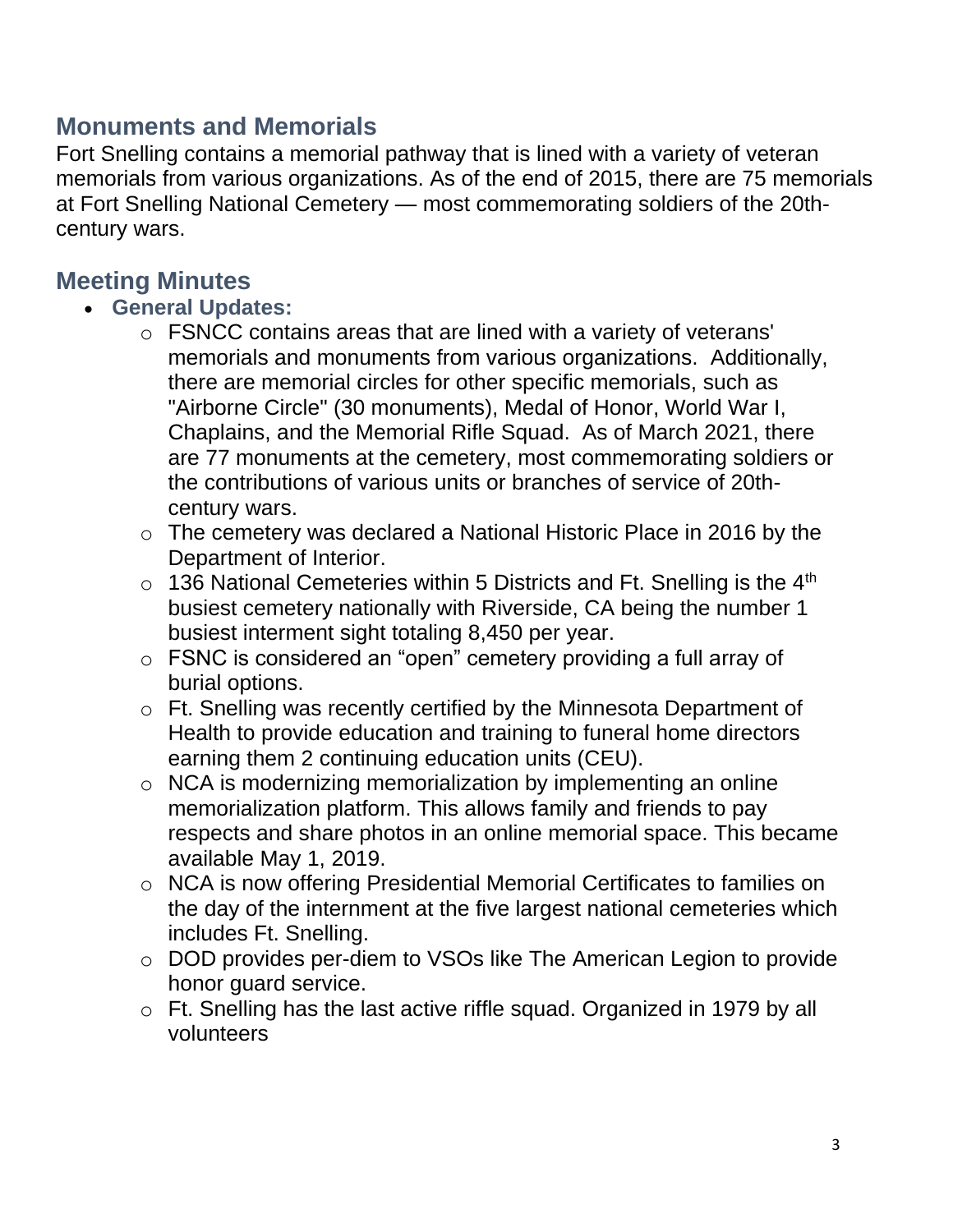#### • **Budget for last two fiscal years**

- o FY2021: Authorized Allocations
	- (50) Full-time Permanent
	- (2) Over-Ceiling
	- (5) NTE 13-month Term
	- **FY2021 FUNDING ALLOCATION:**
	- 11/12/13 Salary \$4,606,192
	- 21 GSA Vehicles \$19,000
	- 22 Transportation \$53,000
	- 23 Rent, Communications, & Utilities \$100,000
	- 25 Other Contractual Services \*includes CWT \$1,725,000
	- 26 Supplies \$268,000
		- TOTAL FY2021 ALLOCATION \$6,771,192
- o FY2020: Authorized Allocations
	- 50 FTE Permanent (894)
	- 1 FTE Permanent (939)
	- 1 FTE Permanent (940)
	- 3 Over Ceiling (894)
	- 3 NTE 13 Month Term (894)
	- $\blacksquare$  2 NTE 6 Month Temp (3rd Qtr) (894)
	- **EXAMPLE FOR FUNDING ALLOCATION:**
	- 001 PAYROLL \$4,166.083
	- 21xx GSA Vehicles \$18,983
	- 22xx Transportation \$52,000
	- 23xx Rent, Communications, Utilities \$115,000
	- 25xx Other Contractual Services \*
	- (amount includes CWT) \$1,620,000
	- 26xx Supplies \$328.954
	- 31xx Equipment \$0
	- 32xx NRM \$205,725
		- TOTAL FY20 ALLOCATION \$6,506,745
- **Contracted Services & Est. Annual Costs:**
	- o FSNCC is considered an "open" cemetery providing a full array of burial options. However, the following cemetery operations are contracted (approximate annual costing noted):
		- Mowing/trimming/edging/sod/herbicide/fertilization (\$894K)
		- Grave liner & Installation (\$900K)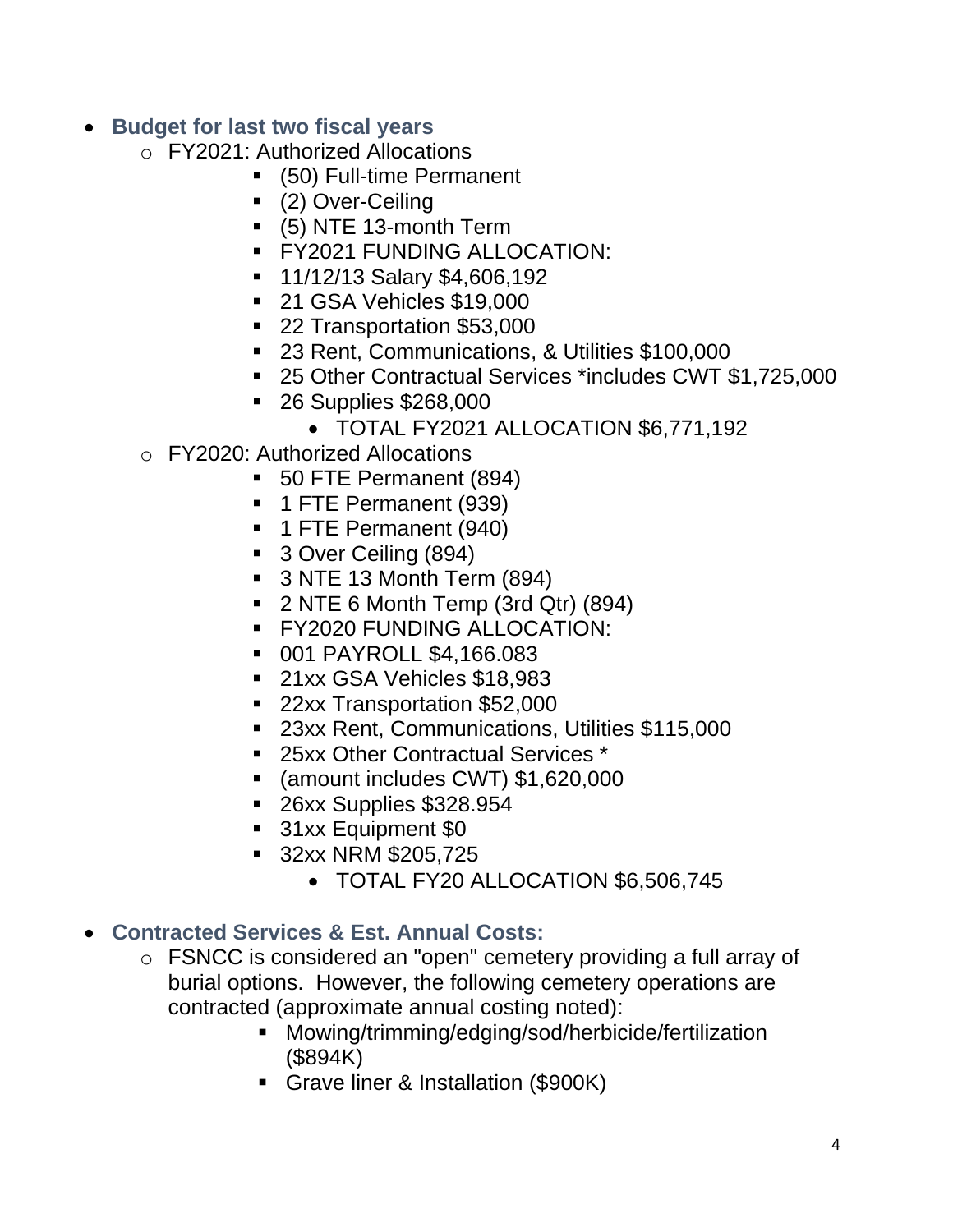- Onsite Headstone/Marker Inscription (National MPS Contract)
- USDA Wildlife Management (\$20K)
- Trash and Garbage (\$55K)
- Janitorial (\$50K)
- Copy and print services (\$16.8)
- **E** Irrigation system/maintenance (\$75K)
- Uniform services (\$23.4K)
- Salt/sand (\$8K)
- Black Dirt (\$12K)
- Compensated Work Therapy (CWT) with Hasting VA Home (\$26K)

### • **Two New Rural Initiative Cemeteries**

- o FSNCC is also responsible for two NCA rural initiative cemeteries. Fargo National Cemetery in Harwood, North Dakota, and Northwoods National Cemetery, Harshaw, Wisconsin.
- o These rural initiative cemeteries serve an estimated 25,000 veterans, spouses, and eligible family members located within a 75-mile radius of each site.
- o Fargo was dedicated on September 7, 2019. The first internment was on October 15, 2019.
	- **This cemetery serves 24,388 Veterans, spouses, and** other eligible family members located within a 75-mile radius of Fargo.
	- Fargo National Cemetery was dedicated on September 7, 2019.
	- The first interment took place on October 15, 2019.
	- Major services are contracted at this cemetery for Grounds and Maintenance and Interments (\$120K)
- o Northwoods was dedicated on August 14, 2020. The first internment took place on October 26, 2020.
	- **This cemetery will serve 24,286 Veterans, spouses, and** other eligible family members located within a 75-mile radius of Rhinelander, Wisconsin.
	- The cemetery was dedicated on Friday, August 14, 2020.
	- The cemetery was open for interments on October 26, 2020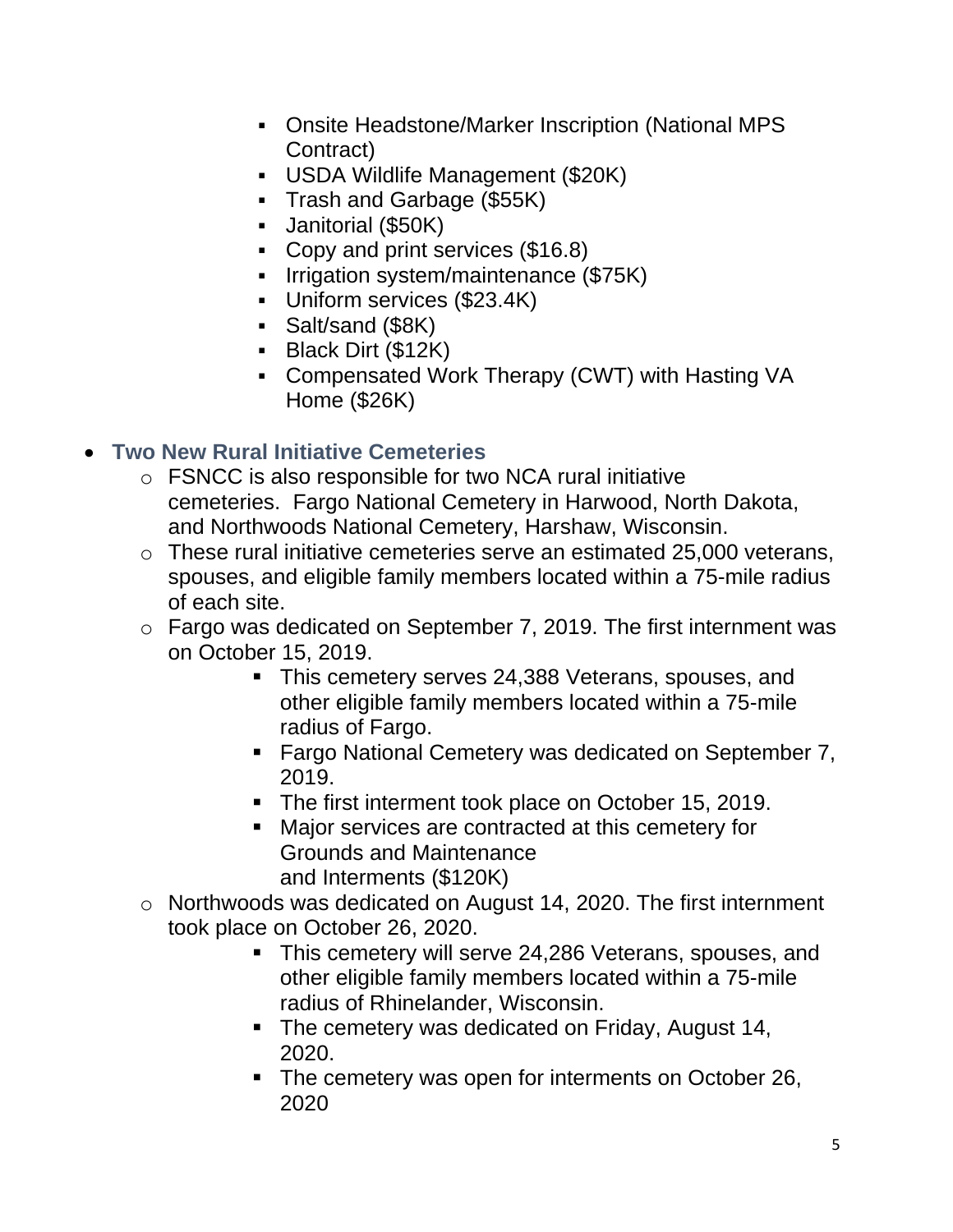- The first interment took place on October 26, 2020
- Major services are contracted at this cemetery for Grounds and Maintenance and Interments (\$90K)
- **Staffing:** 
	- o Robert Roeser has been the cemetery's Administrative Officer for 8 years. Some of his responsibilities include overseeing scheduling, determining eligibility, ordering grave markers, and sending out correspondence.
	- o Ft. Snelling has on average 50 employees to manage the National Shrine.
	- o Ft. Snelling partners with Hastings State Veterans Home employing residents in the work therapy program. The workers primarily work on the grounds crew keeping the perpetual care a National Shrine requires. Ft. Snelling was recently awarded a National Shrine contract for keeping a high standard.

#### • **Facility Demographics:**

- o Ft. Snelling's footprint consists of 436 acres, 341 acres are developed, and 95 acres are undeveloped with approximately 173,000 gravesites maintained.
- o Administering an average of 5,000 interments per year.
- o Operating Budget Plan estimated to be around \$7M annually
- $\circ$  6 committal shelters which offer memorial services rather than at the physical grave site to help preserve the site and for safety purposes.
- o Internments include, casketed, in-ground cremations, columbariums, and scatter cremains.
- o FY20 there were 29% casket internments and 71% remains. Total 4,375
- o FY20 Interments: WW2/479/20.66%, Korea/618/26.66%, Vietnam/875/37.75%, Active Duty/9/0.39%, non-Vets/2,057/47.02, Vets/2,318/52.98%.
- **Infrastructure Improvement Projects:** 
	- o Signage project to be completed this year, this project was started in FY20 and will finally be completed and installed early this summer.
	- o Developing a new Public Information Center and Administrative building scheduled for FY25
	- o Public Information building remodel new purpose